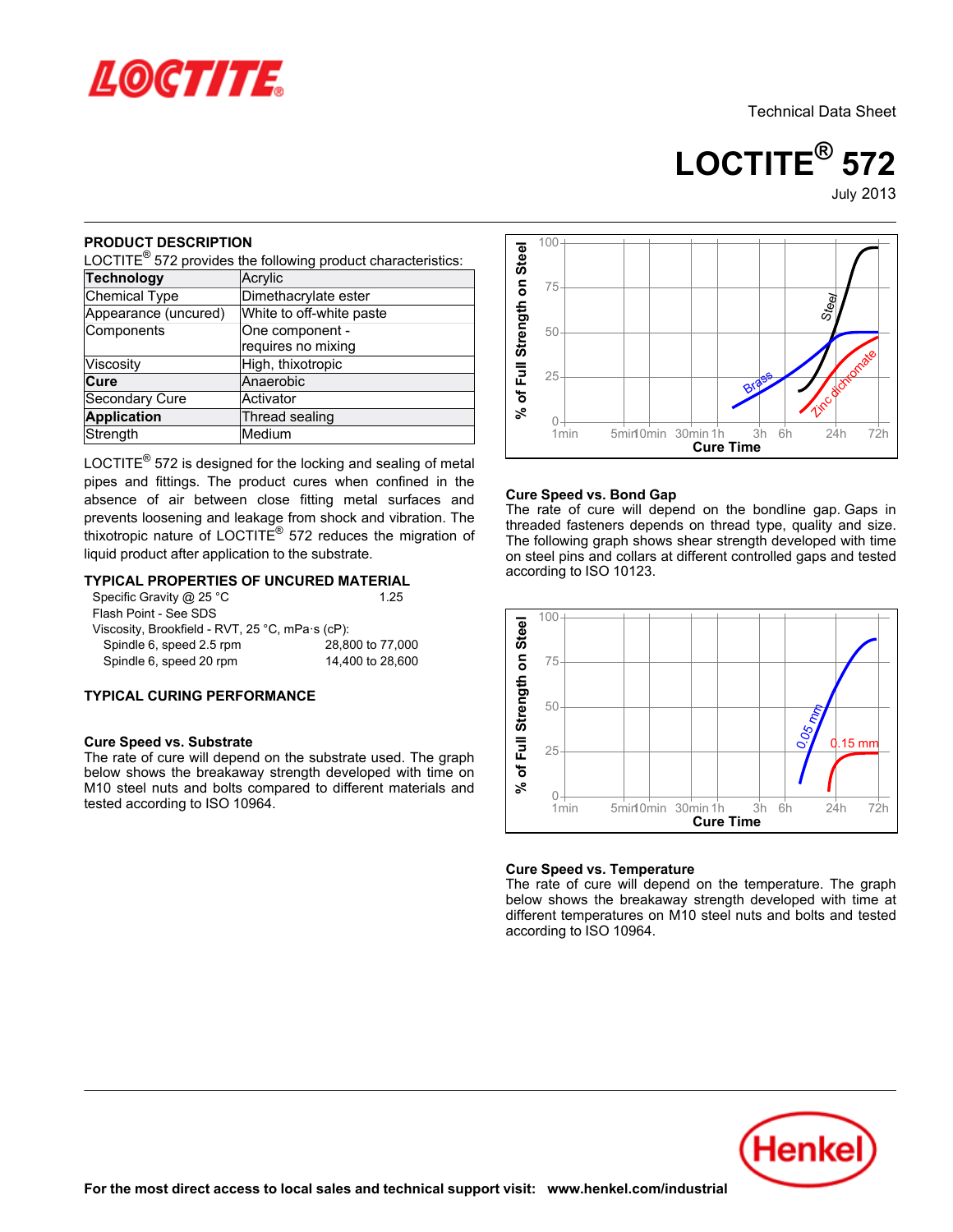

### **Cure Speed vs. Activator**

Where cure speed is unacceptably long, or large gaps are present, applying activator to the surface will improve cure present, applying activator to the sanace will improve care<br>speed. The graph below shows the breakaway strength developed with time on M10 zinc dichromate steel nuts and bolts using Activator SF 7471™ or SF 7649™ and tested bolts dailig Activator<br>according to ISO 10964.



## **TYPICAL PROPERTIES OF CURED MATERIAL**

| <b>Physical Properties:</b>                    |                     |
|------------------------------------------------|---------------------|
| Coefficient of Thermal Expansion,              | $80 \times 10^{-6}$ |
| ISO 11359-2. K <sup>-1</sup>                   |                     |
| Coefficient of Thermal Conductivity, ISO 8302, | 0.1                 |
| $W/(m \cdot K)$                                |                     |
| Specific Heat, kJ/(kg·K)                       | 03                  |
|                                                |                     |

### **TYPICAL PERFORMANCE OF CURED MATERIAL Adhesive Properties**

| After 24 hours @ 22 $^{\circ}$ C     |             |      |  |
|--------------------------------------|-------------|------|--|
| Breakaway Torque, ISO 10964:         |             |      |  |
| M <sub>10</sub> steel nuts and bolts | $N \cdot m$ |      |  |
|                                      | $(lh$ in)   | (60) |  |

| Prevail Torque, ISO 10964:                                    | $N \cdot m$       | 3     |
|---------------------------------------------------------------|-------------------|-------|
| M <sub>10</sub> steel nuts and bolts                          | (lb.in)           | (30)  |
| Breakloose Torque, ISO 10964, Pre-torqued to 5 $N \cdot m$ .  | $N \cdot m$       | 20    |
| M <sub>10</sub> steel nuts and bolts                          | (lb.in)           | (180) |
| Max. Prevail Torque, ISO 10964, Pre-torqued to 5 N $\cdot$ m: | $N \cdot m$       | 20    |
| M <sub>10</sub> steel nuts and bolts                          | (lb.in)           | (180) |
| Compressive Shear Strength, ISO 10123:                        | N/mm <sup>2</sup> | 0.5   |
| Steel pins and collars                                        | (psi)             | 70)   |

### **TYPICAL ENVIRONMENTAL RESISTANCE**

Cured for 1 week @ 22 °C

Breakloose Torque, ISO 10964, Pre-torqued to 5 N·m: M10 zinc phosphate steel nuts and bolts



### **Hot Strength** not otrongtn<br>Tested at temperature

# **Heat Aging**

Aged at temperature indicated and tested @ 22 °C



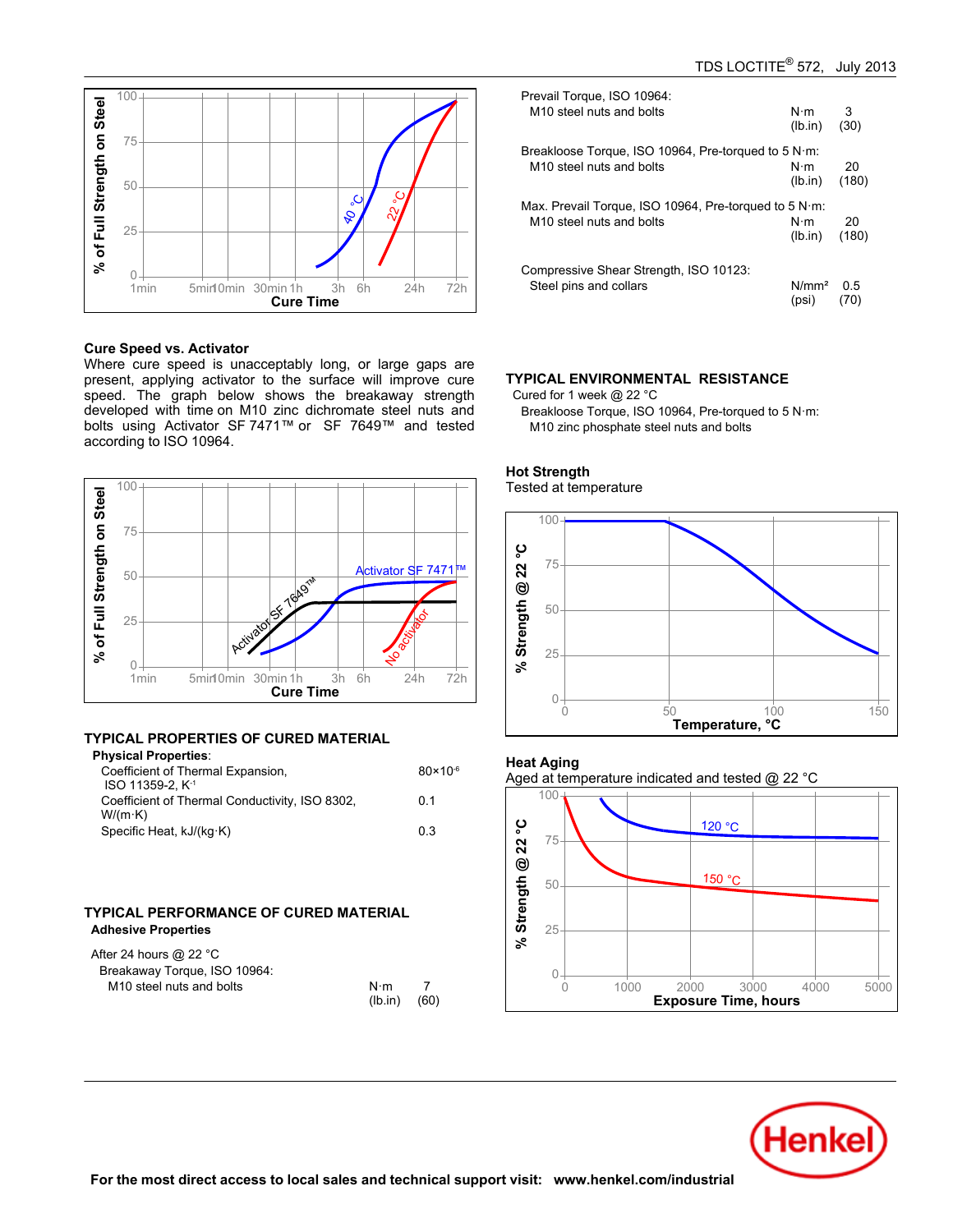## **Chemical/Solvent Resistance**

Aged under conditions indicated and tested @ 23 °C.

|                         |     | % of initial strength |      |       |
|-------------------------|-----|-----------------------|------|-------|
| <b>Environment</b>      | °C  | 100 h                 | 500h | 1000h |
| Motor oil (MIL-L-46152) | 125 | 75                    | 70   | 70    |
| <b>Leaded Petrol</b>    | 22  | 95                    | 95   | 95    |
| <b>Brake fluid</b>      | 22  | 100                   | 100  | 100   |
| Water/glycol 50/50      | 87  | 90                    | 80   | 55    |
| Ethanol                 | 22  | 90                    | 90   | 90    |
| Acetone                 | 22  | 85                    | 85   | 75    |

### **GENERAL INFORMATION**

**This product is not recommended for use in pure oxygen and/or oxygen rich systems and should not be selected as a sealant for chlorine or other strong oxidizing materials.**

### **For safe handling information on this product, consult the Safety Data Sheet (SDS).**

Where aqueous washing systems are used to clean the surfaces before bonding, it is important to check for compatibility of the washing solution with the adhesive. In some cases these aqueous washes can affect the cure and performance of the adhesive.

This product is not normally recommended for use on plastics This product is not normally recommended for use on plastics<br>(particularly thermoplastic materials where stress cracking of the plastic could result). Users are recommended to confirm are plastic codid resulty. Obers are recommentationally

### **Directions For Use:**

### **For Assembly**

- 1. For best results, clean all surfaces (external and internal) or sect results, siearl all sarraces (external and in<br>with a LOCTITE® cleaning solvent and allow to dry.
- 2. If the material is an inactive metal or the cure speed is too slow, spray with LOCTITE<sup>®</sup> SF 7471<sup>™</sup> or LOCTITE<sup>®</sup> SF 7649™ and allow to dry.
- 3. Apply a 360° bead of product to the leading threads of the male fitting, leaving the first thread free. Force the mate mang, reaving the first thread free: Force the<br>material into the threads to thoroughly fill the voids. For material life threads to morodying in the voids. For<br>bigger threads and voids, adjust product amount accordingly and apply a 360° bead of product on the female threads also.
- 4. Using compliant practices, assemble and wrench tighten fittings in accordance with manufacturers mango mi
- 5. Properly tightened fittings will seal instantly to moderate pressures. For maximum pressure resistance and solvent resistance allow the product to cure a minimum of 24 nosista<br>hours.

## **For Disassembly**

- <sup>1</sup>. Remove with standard hand tools.
- 2. Where hand tools do not work because of excessive engagement length or large diameters (over 1"), apply localized heat to approximately 250 °C (480F). Disassemble while hot.

## **Clean-up**

1. Cured product can be removed with a combination of soaking in a LOCTITE<sup>®</sup> solvent and mechanical abrasion<br>soaking in a LOCTITE<sup>®</sup> solvent and mechanical abrasion such as a wire brush.

### **Loctite Material SpecificationLMS**

LMS dated July-9, 2013. Test reports for each batch are available for the indicated properties. LMS test reports include selected QC test parameters considered appropriate to specifications for customer use. Additionally, comprehensive controls are in place to assure product quality and consistency. Special customer specification requirements may be coordinated through Henkel Quality.

### **Storage**

Store product in the unopened container in a dry location. Storage information may be indicated on the product container labeling.

**Optimal Storage: 8 °C to 21 °C. Storage below 8 °C or greater than 28 °C can adversely affect product properties**. Material removed from containers may be contaminated during use. Do not return product to the original container. Henkel ase. Be not retain product to the original container. Hence<br>Corporation cannot assume responsibility for product which has been contaminated or stored under conditions other than those previously indicated. If additional information is required, mose previously indicated. If doditional informative.<br>please contact your local Henkel Representative.

### **Conversions**

 $C$  x 1.8) + 32 =  $^{\circ}$ F kV/mm x 25.4 = V/mil mm / 25.4 = inches µm / 25.4 = mil N x 0.225 = lb N/mm x 5.71 = lb/in N/mm² x 145 = psi MPa x 145 = psi N·m x 8.851 = lb·in N·m x 0.738 = lb·ft N·mm x 0.142 = oz·in mPa·s = cP

### **Disclaimer**

The information provided in this Technical Data Sheet (TDS) including the recommendations for use and application of the product are based on our knowledge and experience of the product as at the date of this TDS. The product can have a variety of different applications as well as differing application and working conditions in your environment that are beyond our control. Henkel is, therefore, not liable for the suitability of our product for the production processes and conditions in respect of which you use them, as well as the intended and conditions in respect of which you ase them, as well as the intended<br>applications and results. We strongly recommend that you carry out your own prior trials to confirm such suitability of our product. Any liability in respect of the information in the Technical Data Sheet or any other written or oral recommendation(s) regarding the concerned product is excluded, except if otherwise explicitly agreed and except in relation to death or personal injury caused by our negligence and except in relation to death of personal lighty<br>caused by our negligence and any liability under any applicable mandatory product liability law.

### In case products are delivered by Henkel Belgium NV, Henkel Electronic<br>Materials NV. Henkel Nederland BV. Henkel Technologies France SAS and **Henkel France SA please additionally note the following:**

Inchitent rance of piease additionally note the following.<br>In case Henkel would be nevertheless held liable, on whatever legal ground, Henkel's liability will in no event exceed the amount of the concerned delivery.

#### **In case products are delivered by Henkel Colombiana, S.A.S. the following disclaimer is applicable:**

The information provided in this Technical Data Sheet (TDS) including the recommendations for use and application of the product are based on our knowledge and experience of the product as at the date of this TDS. Henkel is,